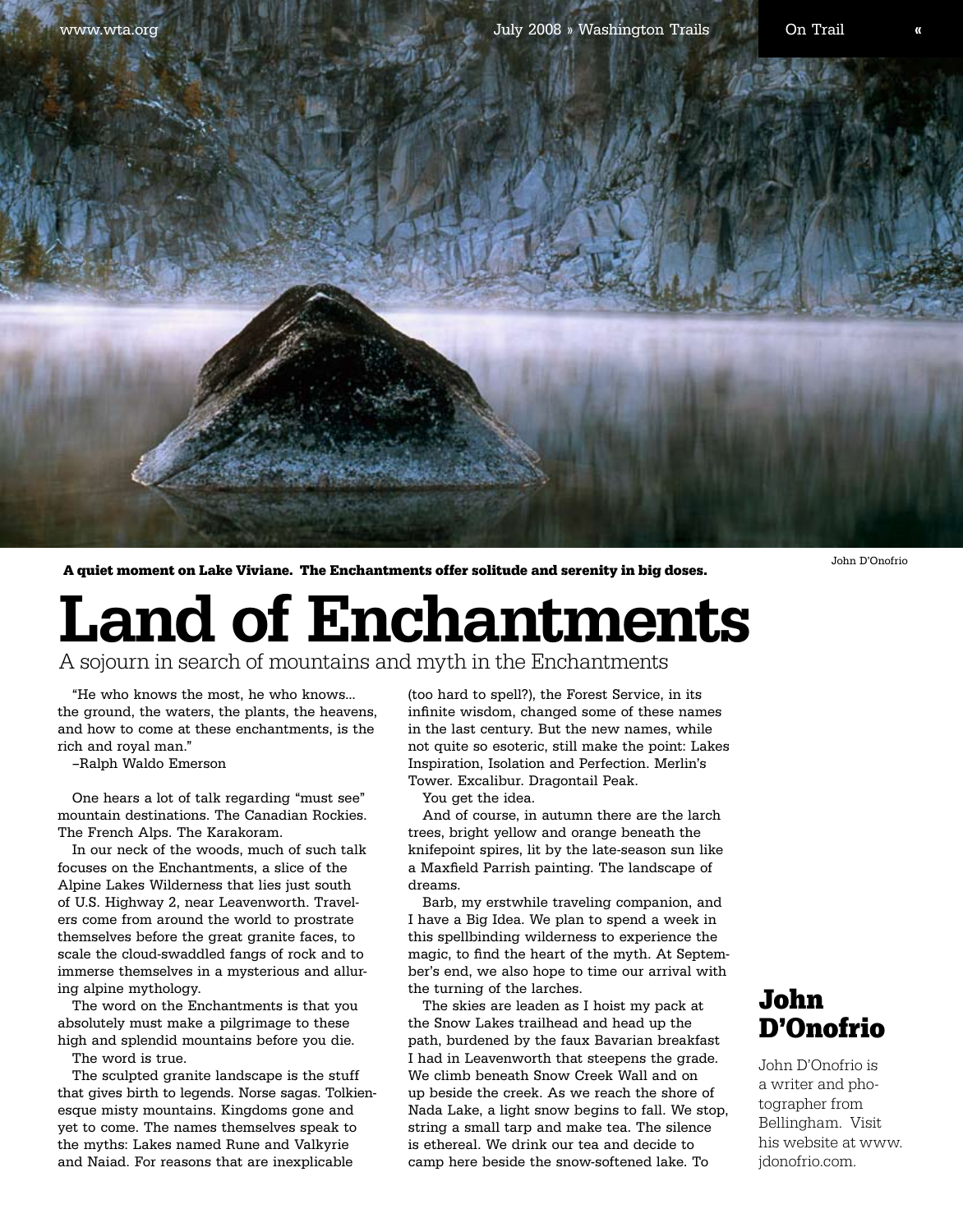the west, rocky turrets appear high above the surface of the lake and then they're gone again, lost in the swirling clouds and dancing snow. A great plume of water issues forth from the Snow Lakes above, spray carried fancifully by the wind.

In the morning everything is frosted. We break camp and hike along the shore of Nada Lake, then climb up through a gargantuan rock slide to the shores of the aptly named Snow Lakes. We make our way through the snowdappled forest and begin climbing in earnest through dwindling trees and up into the granite country of the High Enchantments. We haul our overstuffed backpacks up root-choked gullies, over rock slabs and across slickrock slopes. Three hours of this brings us to the final push up a granite incline to the crystalline shores of Lake Viviane.

We string a small tarp in a sandy alcove among the rocks at the water's edge. As the evening approaches, the clouds roll away and the sky clears. A cold wind blows from across the lake, and we don all of our warm clothes and watch the sun go down as the reflections of the towering granite cliffs drift on the lake. Mist rolls across the surface of the water as the light fades and the temperature drops. Everything freezes up beneath the glittering stars.

In the morning the skies are blue and the fresh alpine air is filled with cold sunshine. We load our packs and work our way across a tenuous log jam at the outlet of the lake, gain the other side and climb ice-slicked granite.

surrounded by granite and larches.

Leprechaun Lake,



Past Leprechaun and Sprite Lakes we negotiate the steps of the wild rockscape, finally dropping our packs on the austere shore of Perfection Lake. We ascend the climbers' path to Prusik Pass and then trek cross-country across boulders and snow to a high saddle. Above us Prusik Peak soars, its picturesque face rising to an awesome knifepoint above the surrounding spires. Below us the scattered lakes sparkle in their deep cradles of stone, and the exquisite larches glow, backlit by the late afternoon sun. Somewhere in the indiscernible distance a lone coyote yips and howls, its lonely song held on the wind.

We descend to Perfection Lake in the fading light, set up the tent on the rocky shore and watch the stars dance in the cold sky.

Morning dawns clear and cold; water bottles are iced up. We load our day packs and climb the rocks to the heartbreakingly beautiful Inspiration Lake, its rocky shoreline rimmed with new snow. We follow the trail along the shore and then ascend a rocky slot up boulders and icy snow into the upper basin. A new panorama of lakes and mountains spreads itself below us as we work our way up onto the high plateau dotted with half-frozen tarns, gingerly testing snow bridges across the multitude of sinuous streams that connect them.

We reach the mostly frozen Isolation Lake in midmorning, its floating ice a serene blue. One can debate the old name/new name argument, but this morning Isolation seems right to us. Clouds are gathering around the upthrust fangs of Dragontail Peak as we ascend yet another step of the plateau to Aasgard Pass, the highest point of the upper trail.

We spend the afternoon wandering beneath the towering ice-encrusted peaks amongst the sculpted granite. Water is everywhere, flowing through smooth chutes of polished stone in elegant tapestries. Graceful snowfields merge with the wind-ruffled surfaces of icy tarns, reflecting low billowing clouds streaming amongst looming black peaks. We walk through otherworldly mosaics of stone and descend to mist-softened gardens of heather as the cold chastening wind blows across the empty highlands.

As the clouds continue to descend, we follow their lead and make our way down giant stone slabs back to Inspiration Lake. We glissade down a snowbank back to camp. As the wind rises, we make dinner and slide into the tent as rain begins to fall.

We rise and make coffee as the rain drifts through the spindly trees. After breakfast we load our packs and set off down the trail back towards Lake Viviane through misty rock-andlarch landscapes. It's as if we are in a Japanese watercolor, the surroundings indistinct and muted. At Leprechaun Lake we find a perfect bad-weather campsite on a small peninsula of stone and lash our tarp to a boulder to